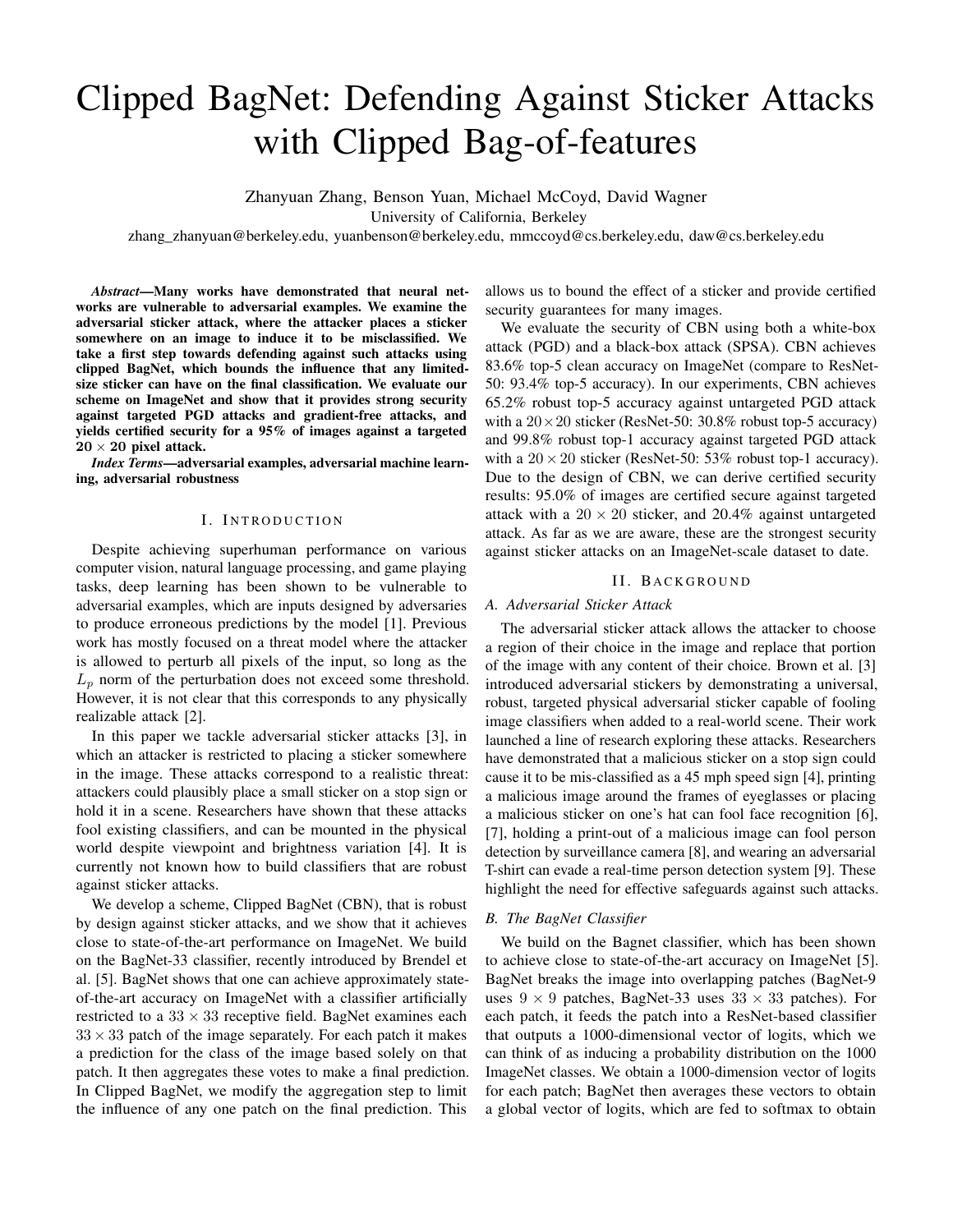final class probabilities for the input image. Figure [1](#page-1-0) provides a high-level overview of BagNet.



<span id="page-1-0"></span>Fig. 1. BagNet extracts features from small image patches which are fed into a linear classifier yielding one logit heatmap per class. These heatmaps are spatially averaged and passed through a softmax layer to get the final class probabilities.

We can build a heatmap for each class, which represents the locations in the image that voted for that class. Each cell in the heatmap corresponds to a particular patch in the image, and its color reflects the logit for that class produced by the classifier. In Figure [2](#page-1-1) we show one image and the heatmaps produced by BagNet-9 for 6 classes. The heatmaps show which regions in the image vote most strongly for that class. The model's top prediction is "broccoli", since it has the largest average. We can also see that BagNet-9 is slightly confused between bird and greens in this case, perhaps because the image contains two distinct objects. Consequently, as is standard in the literature, we measure top-5 accuracy where possible: when measuring accuracy, we credit the model as correct if the true label appears anywhere among the top 5 classes predicted by the model.

Figure [3](#page-2-0) illustrates how BagNet is vulnerable to attack. It shows an image with an untargeted adversarial sticker in the upper-right and the heat maps BagNet produces. The true class is "monitor", but the sticker pushes this out of the top 5. We can see from the heatmaps that the sticker fools the model by assigning small negative scores to the true class (blue), and by assigning very large positive scores to the next 5 classes (bright red). Even though the sticker affects only 9 values in the heatmap, changing those to have very large positive scores drives up the average for those 5 classes by a significant amount. In effect, the problem with the average is that it is not robust to large changes to a few values.

BagNet is not robust against sticker attacks, but provides a starting point for our defense. In the rest of the paper we show how addressing this problem makes the resulting classifier more robust to sticker attacks.

True: water ouzel



<span id="page-1-1"></span>Fig. 2. An image from ImageNet and the corresponding heatmaps produced by BagNet-9. The first heatmap corresponds to the true label ("water\_ouzel") while the rest are for the top 5 predictions generated from BagNet-9.

## III. PROBLEM AND APPROACH

We study how to make object classification robust against sticker attacks in the digital domain. Thus, the attacker may choose a square region (of fixed size) in the image and control the exact value of all pixels within that region. This gives the attacker more power; there is no need to construct an attack that will be robust to variation in pose, viewpoint, brightness, or camera distortion. A defense that is robust against digital attacks will also necessarily be robust against physical attacks, making our results all the more meaningful.

## <span id="page-1-2"></span>*A. Threat Model*

We allow the attacker to freely choose the location where the digital sticker will be placed and replace the contents of that region with any valid values. In other words, given the initial image  $x_0$  and a sticker size  $s \times s$ , the attacker constructs a location  $(i, j)$  in the image and a new image  $x'$  that agrees with  $x_0$  everywhere except for locations  $(i, j), \ldots, (i + s - j)$  $1, j + s - 1$ ).

We evaluate security against white-box attacks, meaning that the adversary knows the model being used, its architecture, its weights, and the image being attacked. Then, guided by [\[10\]](#page-6-9), we evaluate our CBN against black-box attack, where adversary has no access to the model and its parameters, but is still able to access to the image being attacked. We use the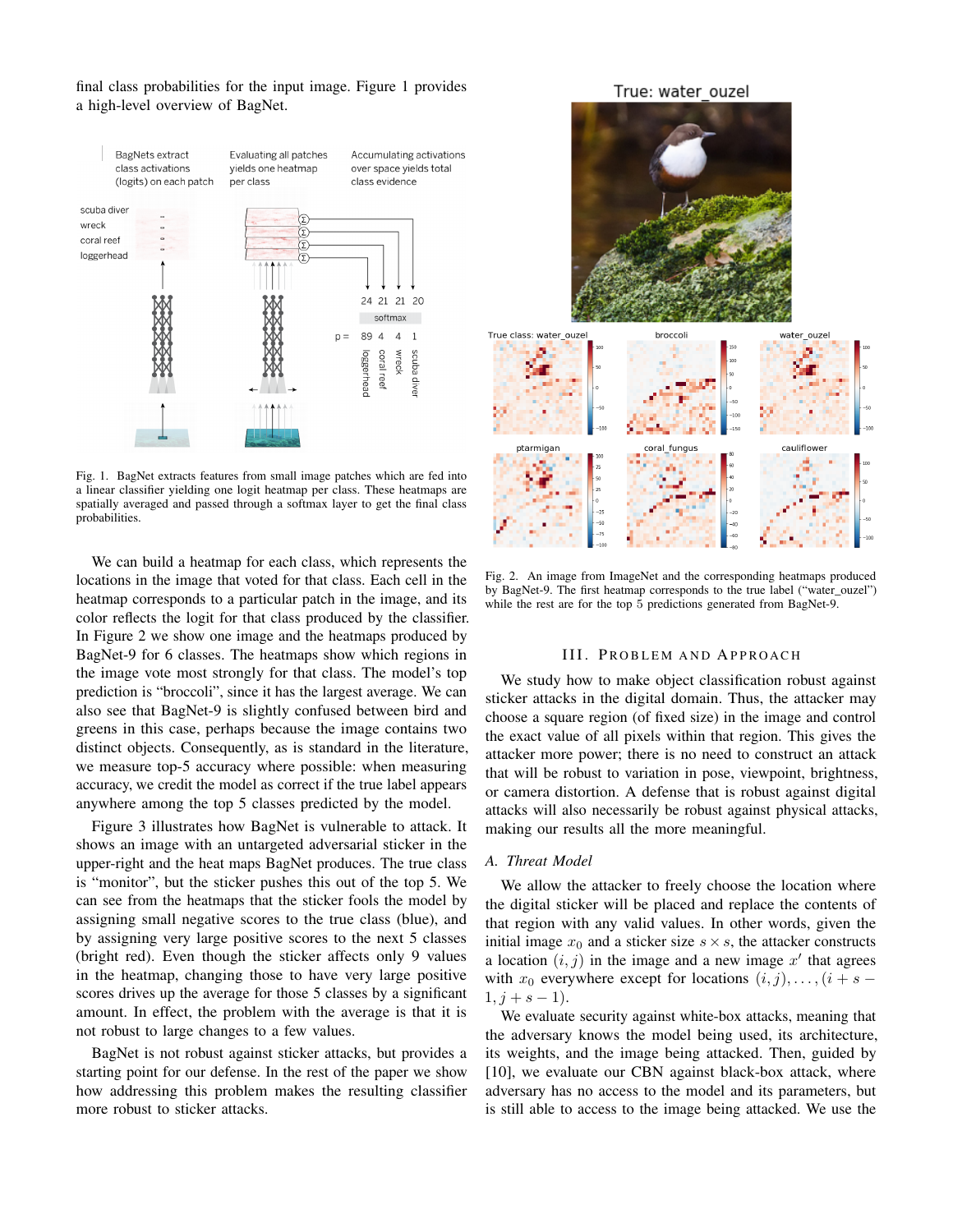

<span id="page-2-0"></span>Fig. 3. An image from ImageNet with an adversarial sticker, and the heatmaps produced by BagNet-9. In this case the attack is successful: the true class is not among the top 5 predictions.

term "sticker" for the attack, as "patch" has a special meaning in the BagNet architecture [\[5\]](#page-6-4).

In most of our experiments, we focus on a sticker with size of  $20 \times 20$ . We limit the sticker size to  $20 \times 20$  as there are images from the ImageNet dataset that have objects which are smaller than that. We do not think it is reasonable to expect the classifier to accurately predict the class of an image when a well-placed sticker can completely occlude the true object.

# *B. Evaluation*

We evaluate the security of a model in two ways.

First, we evaluate its security against standard algorithms for generating adversarial examples. We try to construct adversarial stickers, and report how often we are able to do so. If the adversary can construct an adversarial sticker for even a single location, we consider the attack to have succeeded against that image, and we count the fraction of images that remain correctly classified despite these attacks.

Second, our scheme provides certified security: for some images, we can prove that no sticker (no matter where placed, and no matter its contents) of a certain size will be able to change the classification. We report the fraction of images that can be certified safe in this way.

ImageNet models are normally evaluated using top-5 accuracy, i.e., the fraction of images for which the true label

appears as one of the top 5 labels predicted by the model. Accordingly, for untargeted attacks, we consider the attacker to succeed if they successfully remove the true label from the top 5 predictions. (Thus, a clean image where the true label does not appear among the top 5 predictions already counts as a success for the attacker, with no sticker needed.) In contrast, it is unclear what the right notion of security for targeted attacks is, in a top-5 setting<sup>[1](#page-2-1)</sup>. Therefore, for targeted attacks, we evaluate using top-1 accuracy and consider the attack a success if the attacker causes the target label to be the model's top prediction.

# <span id="page-2-2"></span>*C. Generating Adversarial Stickers*

One can search for an adversarial sticker by exhaustively trying all possible locations for a  $20 \times 20$  sticker, and for each location, search for contents of the sticker that change the classification. However, searching all possible locations is very expensive, as there are  $205^2 \approx 42,000$  possible locations, and each location would require tens or hundreds of evaluations of the model. For efficiency we test locations with a stride of 20, so we only need to search  $11^2 = 121$  locations. At each location, we search for an adversarial example with unbounded perturbation within the region. In practice, we iterate the location with stride of 20 from left to right, top to bottom, and we terminate the search as soon as we find a single location where the attack succeeds.

## *D. Attack Algorithms*

We use several methods to construct the contents of the sticker.

<span id="page-2-4"></span>*1) Untargeted Attacks:* To evaluate security against untargeted attacks, we use Projected Gradient Descent (PGD), an iterative white-box attack that uses gradient information from the model to search for contents of the sticker that will maximize the loss of the model:

$$
x^{t+1} = \Pi\left(x^t + \alpha \operatorname{sgn}(\nabla_x L(\theta, x^t, y))\right),
$$

where  $x^t$  denotes the image after t iterations, y the true class, θ the weights of the network, L the cross-entropy loss, and Π a projection to the space of valid images. Madry et. al [\[11\]](#page-6-10) show empirically and motivate theoretically that PGD is a universal first-order adversary, the strongest attack among those that use the local gradients.

<span id="page-2-3"></span>*2) Targeted Attacks:* We evaluate security against targeted attacks using PGD with a different objective function [\[12\]](#page-6-11):

$$
\Phi(x') = Z(x')_{y_0} - \max_{j \neq y_0} Z(x')_j,
$$

where  $Z(x')$  denotes the logits of the network on image  $x'$ and  $y_0$  the target label. We then use PGD to maximize  $\Phi(x')$ . In our experiments, we choose a target label  $y_0$  uniformly at random from among the labels other than true label.

<span id="page-2-1"></span><sup>1</sup>We could count the attack a success if the target label appears among the top 5 predictions; or alternatively, we could count it a success if the target label appears among the top 5 predictions and the true label is not among the top 5 predictions. It is not clear which definition is more appropriate; which is more suitable may depend on the application and how the model is used in a larger system.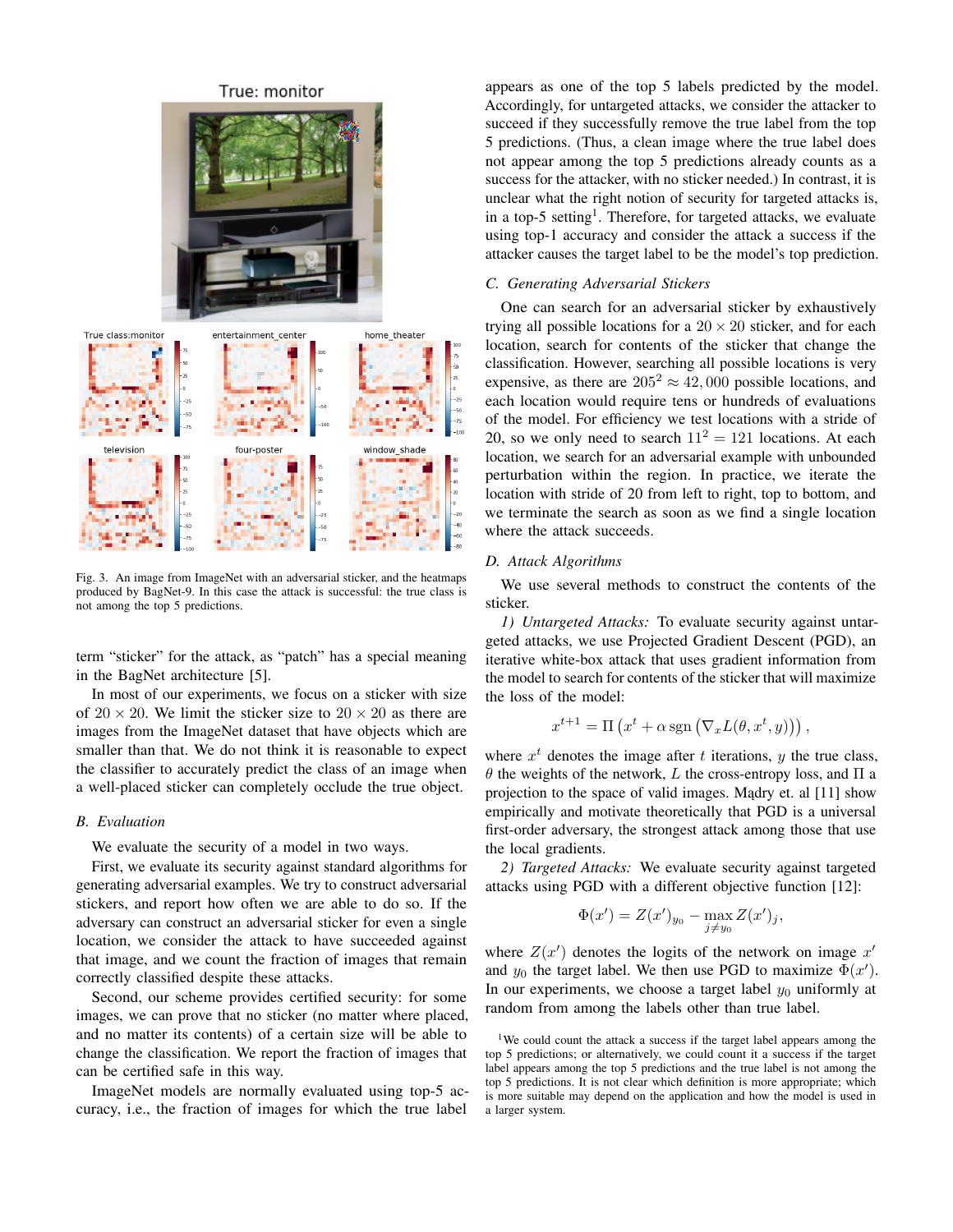<span id="page-3-3"></span>*3) Gradient-free Attack:* To ensure that our defense is secure and not just masking the gradient, we also try SPSA, a blackbox gradient-free attack [\[13\]](#page-6-12).

# IV. CLIPPED BAGNET

# *A. BagNet*

BagNet's structure as an average of per-patch logits forms a foundation for our defense. This structure reduces the influence of any single pixel, as each pixel can only influence the few patches that surround it, unlike a traditional feed forward neural network where a single pixel can have unlimited influence on the entire network. However, this alone is not enough for robustness against adversarial stickers, as a sticker can drive a single patch's logit arbitrarily high or low, thus making an unbounded change to the global average and potentially causing mispredictions. Indeed, we show later that unmodified BagNet is not robust against adversarial stickers.

## *B. Clipping Functions*

The primary weakness of BagNet arises because the average of unbounded values is not robust: a large change to a single value can cause an unbounded change to the global average. To address this, we artificially clip the per-patch logits before averaging them, thereby limiting the extent to which our CBN can be influenced by an adversarial sticker. We experimented with multiple clipping functions, including sigmoid, tanh, and binarization, and found that tanh seemed to perform at least as well as any of the others. After a grid search, we selected the clipping function  $f(x) = \tanh(ax + b)$  with hyperparameters set to  $a = 0.05$  and  $b = -1$ . <sup>[2](#page-3-0)</sup>

Mathematically, CBN works as follows. Let  $Z(x)$  denote the vector of the global logits for input image x (so that  $Z(x)<sub>c</sub>$ denotes the global logit for class c),  $Z_p(x)$  the vector of logits for patch  $p$  on image  $x$ ,  $P$  the set of all patch locations, and  $f$  the clipping function. Then CBN calculates

$$
Z(x) = \frac{1}{|\mathcal{P}|} \sum_{p \in \mathcal{P}} f(Z_p(x)).
$$

We added the clipping function to a pre-trained BagNet model.<sup>[3](#page-3-1)</sup>

## <span id="page-3-2"></span>*C. Certified Security*

Next, we show how CBN can be used to obtain certified security for some images. In particular, for some images, we can prove that no sticker would change the model's classification.

This analysis relies on the fact that the output of *tanh* of clipping is in the range  $[-1, +1]$ . We use this to derive a lower and upper bound on the values of all global logits, if a sticker is applied at a particular location to the image. Instead of using the method described in section [§III-C](#page-2-2) to search for sticker

locations, we iterate through each possible location for a sticker and check whether any location could change the classification.

For untargeted attacks, if the lower bound for the true label's logit is greater than the 5<sup>th</sup> largest of the logit upper bounds (other than the true label), then we can conclude that no sticker at that location could push the true label out of the top 5. If this holds at all sticker positions, then we certify the image as safe against untargeted sticker attacks. For targeted attacks, if the largest of the logit lower bounds is greater than the upper bound for the target label, then we certify the image as safe against targeted sticker attacks.

Our bounds use the following results. In the following, let  $s$ denote the position of a sticker, define  $P_s$  as the set of patch locations p that overlap with s, and define  $P_{\bar{s}} = \mathcal{P} \setminus \mathcal{P}_s$  as the patch locations that do not overlap with s.

**Lemma 1.** Let  $x, x'$  be two images that differ only by a sticker *in position s. Then*  $\alpha(x, s) \leq Z(x') \leq \beta(x, s)$  *where* 

$$
\alpha(x,s) = \frac{1}{|\mathcal{P}|} \sum_{p \in \mathcal{P}_s} f(Z_p(x)) - \frac{|\mathcal{P}_s|}{|\mathcal{P}|}
$$

$$
\beta(x,s) = \frac{1}{|\mathcal{P}|} \sum_{p \in \mathcal{P}_s} f(Z_p(x)) + \frac{|\mathcal{P}_s|}{|\mathcal{P}|}.
$$

*Proof.* If p does not overlap with s, then  $Z_p(x) = Z_p(x')$ , so

$$
Z(x') = \frac{1}{|\mathcal{P}|} \sum_{p \in \mathcal{P}_{\bar{s}}} f(Z_p(x')) + \frac{1}{|\mathcal{P}|} \sum_{p \in \mathcal{P}_{s}} f(Z_p(x'))
$$
  

$$
= \frac{1}{|\mathcal{P}|} \sum_{p \in \mathcal{P}_{\bar{s}}} f(Z_p(x)) + \frac{1}{|\mathcal{P}|} \sum_{p \in \mathcal{P}_{s}} f(Z_p(x'))
$$
  

$$
\leq \frac{1}{|\mathcal{P}|} \sum_{p \in \mathcal{P}_{\bar{s}}} f(Z_p(x)) + \frac{1}{|\mathcal{P}|} \sum_{p \in \mathcal{P}_{s}} 1
$$
  

$$
= \beta(x, s).
$$

The lower bound can be derived using similar reasoning.  $\Box$ 

Theorem 1. *If for every sticker position* s *there exists a class c* with  $c \neq t$  and  $\alpha(x, s)_c > \beta(x, s)_t$ , then x can be certified *safe against a targeted attack to class* t*: no image* x <sup>0</sup> *obtained by placing a sticker somewhere will be classified by CBN as class* t*.*

*Proof.* The conditions imply that, no matter where the sticker is placed, the largest logit is never class  $t$ . The softmax preserves the relative order of the classes, so the classifier's top prediction will never be class  $t$ .  $\Box$ 

**Theorem 2.** *If for all sticker positions s,*  $\alpha(x, s)_y$  *is greater than the 5th largest value in*  $\{\beta(x, s)_c : c \neq y\}$ *, then* x *can be certified safe against untargeted attacks: CBN's classification of every image* x <sup>0</sup> *obtained by placing a sticker somewhere will have* y *among the top 5 classes.*

*Proof.* The conditions imply that, no matter where the sticker is placed,  $y$  will always be among the 5 largest logits. Softmax preserves the order of the classes, so  $y$  will always be among the classifier's top 5 predictions.П

<span id="page-3-0"></span> $2$ We used the same clipping function and parameters for every patch. In future work it might be interesting to try different parameters for each patch. Other tools from robust statistics, such as differential privacy, may also be relevant.

<span id="page-3-1"></span><sup>&</sup>lt;sup>3</sup>BagNet was trained without clipping. It is plausible that re-training the model end-to-end with clipping present might yield better results than we report in this paper.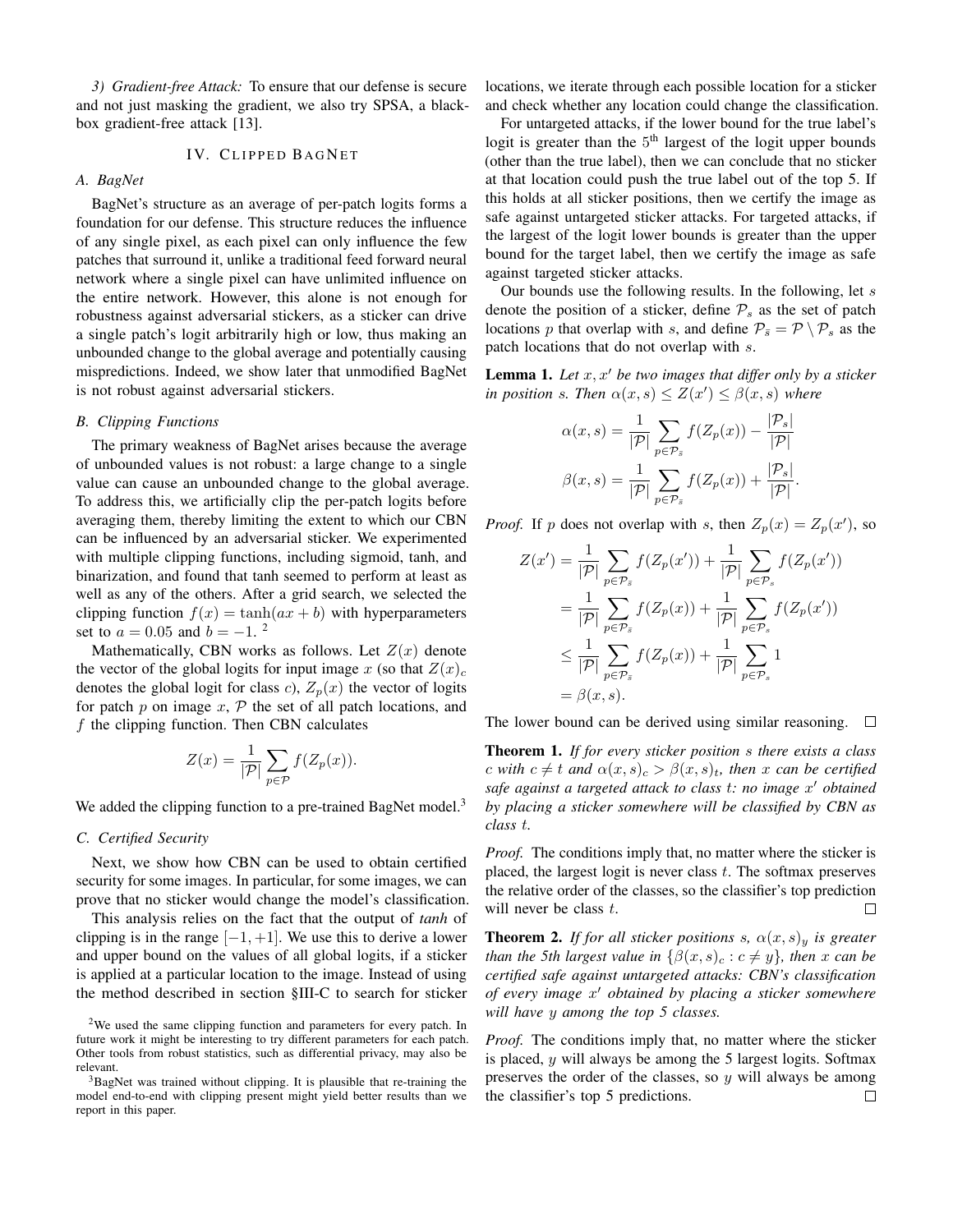

<span id="page-4-0"></span>Fig. 4. Computing upper and lower bounds on logits, for certified security.

## V. EXPERIMENTS

<span id="page-4-5"></span>To evaluate CBN's robustness, we test it against what we believe are the strongest existing attacks, including adaptive attacks tailored to CBN. We only consider square stickers, but our analysis can be generalized to any other shape, since a sticker can only affect those patches that cover it. In other words, the square sticker in the Figure [4](#page-4-0) could be replaced with any other shape as long as its affected patches remain the same. We evaluate against white-box untargeted attack ([§V-A1\)](#page-4-1), black-box untargeted attack ([§V-A2\)](#page-4-2), white-box targeted attack  $(\S{V-B})$ , and report certified security  $(\S{V-C})$ .

Guided by recommendations on defense evaluation in [\[10\]](#page-6-9), we evaluate CBN against several state-of-the-art attacks: projected gradient descent (PGD), a white-box attack where the adversary has access to the model's parameters and thus its gradient, and SPSA [\[14\]](#page-6-13), a black-box attack that does not require access to the gradients. The purpose of SPSA is to test whether the tanh clipping function introduces masked gradients [\[13\]](#page-6-12) that prevent PGD from finding adversarial examples. Hyperparameters for the attacks are selected to generate the strongest attacks possible given our computational capacity. We verify the convergence of attack algorithms by doubling the number of iterations; the attack success rate was not appreciably affected. We evaluate on ImageNet and compare our CBN defense against three baseline neural networks: ResNet-50, ResNet-101, and DenseNet, which were the most robust of the conventional models that we have tested.

Table [I](#page-4-3) summarizes the results of our experiments. CBN has reduced clean accuracy but approximately double robustness to attack. For efficiency, all evaluations are done on the same 500 randomly sampled images from ImageNet dataset. Under untargeted PGD attack, we record the top-5 accuracy after applying the adversarial sticker. Under targeted PGD attack, we record the percentage of images where the attack fails (i.e., is unable to cause the model to output the target class as its top-1 prediction). The latter number can be larger than the accuracy of the model, as misclassifying the image to something other than the target label is still counted as a failure of the attack.

# *A. Untargeted Attack*

<span id="page-4-1"></span>*1) White Box Attack: PGD:* We use a white-box PGD attack, restricted to a 20 × 20 sticker and with  $\epsilon = 1$ , so that there are no limits on how much each pixel within the sticker can be changed.

<span id="page-4-3"></span>TABLE I CLEAN ACCURACY AND ROBUSTNESS AGAINST  $20 \times 20$  sticker OF TESTED ARCHITECTURES

|                 | <b>Clean Accuracy</b> |          | <b>Attack Robustness</b> |                   |
|-----------------|-----------------------|----------|--------------------------|-------------------|
| Scheme          | Top-1                 | Top-5    | <b>Targeted</b>          | <b>Untargeted</b> |
| ResNet-50       | 78.6%                 | 93.4%    | 53.0%                    | 30.8%             |
| ResNet-101      | 79.4%                 | 94.2%    | 43.8%                    | 28.2%             |
| <b>DenseNet</b> | 79.4%                 | $94.8\%$ | 38.6%                    | 18.2%             |
| BagNet-33       | 69.0%                 | 87.2%    | 54.2%                    | 18.8%             |
| CBN (Ours)      | 62.0%                 | 83.6%    | 99.8%                    | $65.2\%$          |

We found that the Adam optimizer with learning rate 0.1,  $\beta_1 =$ 0.9, and  $\beta_2 = 0.999$  performed better than vanilla gradient descent. We report results for 80 iterations; we observed a similar success rate against CBN with 40 iterations, suggesting the attack has converged. Overall, CBN is significantly more robust against this attack than the other undefended models we evaluated.

<span id="page-4-2"></span>*2) Black Box Attack: SPSA:* The *tanh* clipping function saturates at very large and very small values. It is conceivable that this could cause gradient to vanish, creating challenges for gradient-based attacks [\[13\]](#page-6-12). Therefore, we evaluate our scheme using a non-gradient based black-box attack as well, to verify that our defense is not merely masking the gradient. Three state-of-the-art black-box attacks in the literature are SPSA, NES [\[15\]](#page-6-14) and boundary attack [\[16\]](#page-6-15). We chose SPSA because it achieves state-of-the-art results competitive with NES, and because the boundary attack is not applicable in our threat model.[4](#page-4-4) We compare the effectiveness of PGD vs SPSA at driving the true label out of the top-5.

The original SPSA paper [\[14\]](#page-6-13) introduces a black-box untargeted attack using the objective

$$
\min_{x} \quad Z(x)_{y_0} - \max_{j \neq y_0} Z(x)_j
$$
  
s.t. 
$$
||x - x_0||_{\infty} < \epsilon
$$

Here,  $\epsilon$  is the maximal perturbation on a pixel,  $x_0$  is the original image,  $y_0$  is the ground true class of  $x_0$ ,  $Z(x)_{y_0}$  is the logit assigned to the true class, and  $Z(x)_i$  is the logit for class j. SPSA uses the Adam optimizer to minimize this loss.

We adapt the SPSA attack to our setting of adversarial sticker. In particular, we seek an adversarial sticker where the attacker is limited to the sticker region with no limit on the size of the perturbation (as long as perturbed pixels remain valid), in contrast to the original paper which considered a small perturbation to the entire image. Also, we focus on top-5 accuracy rather than top-1 accuracy. Accordingly, we use an objective function that minimizes the true class's logit and maximizes the 5th largest of the other logits:

$$
\min_x \quad Z(x)_{y_0} - \text{sort}\{Z(x)_j \mid j \neq y_0\}[5]
$$

To find an optimal hyperparameter combination of SPSA and get a sense on how SPSA performs within our threat model, we apply SPSA on two sets of images, vulnerable images (10

<span id="page-4-4"></span><sup>&</sup>lt;sup>4</sup>The boundary attack must be initialized with a sticker that causes the image to be misclassified, which is exactly the goal of the attack in the first place.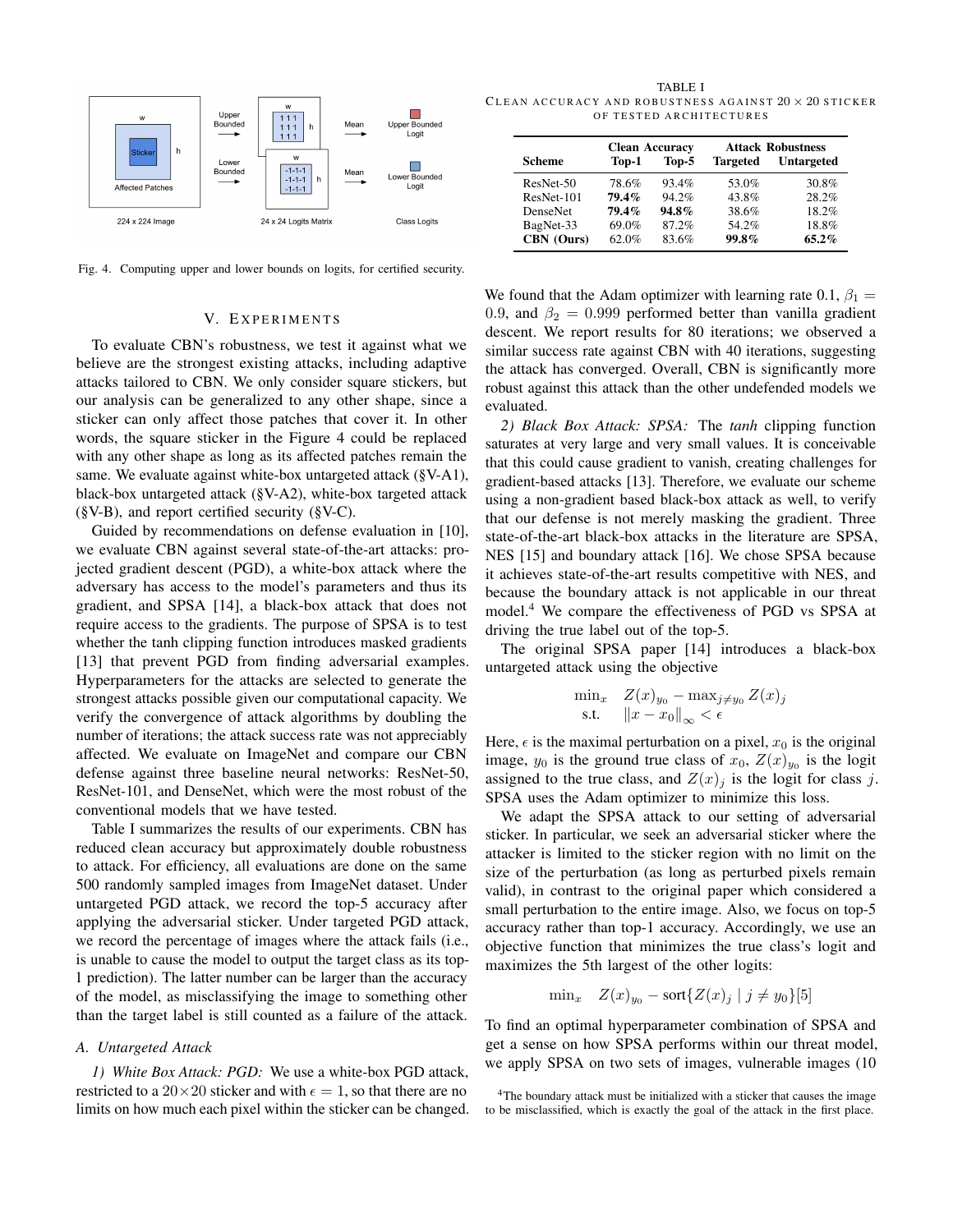randomly selected images that were successfully attacked by PGD) and robust images (10 randomly selected images that survived PGD). With the best combination of hyperparameters (500 iterations, step size of 0.1, and randomly initializing stickers), 10 out of 10 vulnerable images and 1 out of 10 robust images are successfully attacked by SPSA. This suggests that SPSA is not significantly more powerful than PGD and is not suffering from masked gradients.

Then, we further verify that PGD was not subject to gradient masking by empirically verifying that PGD and SPSA converge to similar values. We first randomly sampled 133 images from the ImageNet validation set and for each image, randomly picked a location. Then, we run both SPSA and PGD on these sampled images at their sampled locations for 500 iterations. Figure [5](#page-5-2) shows a scatter plot of the loss after the 500th iterations of PGD vs SPSA.



<span id="page-5-2"></span>Fig. 5. Scatter plot of loss from PGD vs SPSA.

We can see from the scatter plot that PGD and SPSA are of approximately equal power. The red diagonal line shows where both attacks achieve the same loss. Points below the red line are cases where SPSA was more effective than PGD (e.g., due to gradient masking). We can see that in most cases both attacks achieve very similar results, and it is rare for SPSA to find a significantly better attack than PGD. This provides further evidence that PGD is an effective attack that accurately reflects the true robustness of CBN.

# <span id="page-5-0"></span>*B. Targeted Attack*

We use a white-box PGD attack with the margin-based loss from section [§III-D2,](#page-2-3) random sticker initialization, and 80 iterations of the Adam optimizer. We pick a random target class (excluding the true class), then attack each location with stride 20, effectively measuring the average-case security against targeted attacks. Overall, CBN is significantly more robust against this attack than the undefended models we studied.

# <span id="page-5-1"></span>*C. Certified Security*

Evaluating a defense against state-of-the-art attack algorithms upper bounds the effectiveness of the defense, but leaves open the possibility that there might be even better attacks we haven't found yet. Our Clipped BagNet defense also allows us to compute a lower bound on its effectiveness. Specifically, we evaluate on the same 500 sampled images, and count the fraction that can be certified safe in both the untargeted and targeted setting using the methods from section [§IV-C.](#page-3-2) Table [II](#page-5-3) shows the results.

Note that all sticker sizes in the range  $(8k - 7) \times (8k - 7)$  to  $8k \times 8k$  share the same certified security. This occurs because patches in CBN have a stride of 8, and because our certified safety bounds make the worst-case assumption that once a sticker overlaps with a patch, the attacker can completely control the logit given by that patch.

<span id="page-5-3"></span>TABLE II CERTIFIED SECURITY ON VARIOUS SIZES OF STICKERS

| <b>Sticker Size</b>              | Targeted | <b>Untargeted</b> |
|----------------------------------|----------|-------------------|
| $1 \times 1 \sim 8 \times 8$     | 99%      | 50%               |
| $9 \times 9 \sim 16 \times 16$   | 97%      | 32%               |
| $17 \times 17 \sim 24 \times 24$ | 95%      | 20%               |
| $25 \times 25 \sim 32 \times 32$ | 86%      | 10%               |
| $33 \times 33 \sim 40 \times 40$ | 72%      | 5%                |
| $41 \times 41 \sim 48 \times 48$ | 46%      | 3%                |
| $49 \times 49 \sim 56 \times 56$ | 30%      | $0\%$             |
| $57 \times 57 \sim 64 \times 64$ | 11%      | $0\%$             |
| $65 \times 65 \sim 72 \times 72$ | 4%       | $0\%$             |
|                                  |          |                   |

#### VI. RELATED WORK

<span id="page-5-4"></span>Chou *et al.* [\[17\]](#page-6-16) introduce SentiNet which is capable of detecting a wide range of adversarial attacks including physical sticker attack, data poisoning attacks, and trojaned models. For sticker attack, SentiNet focuses on *universal* adversarial stickers, such as [\[3\]](#page-6-2) and [\[6\]](#page-6-5), where the adversarial sticker works no matter where it is located in the image and no matter what image it is applied to. In classifying as an attack, they use the ability of a salient region to influence classification when pasted in other images. In contrast, CBN defends against adversarial stickers regardless of them being robust or specialized to one image. We also provide a certified robustness guarantee.

Concurrently, Wu *et al.* [\[18\]](#page-6-17) also study defense against adversarial sticker attack. They focus on are face and traffic sign recognition, while we focus on the ImageNet dataset, which makes our results difficult to compare directly. They use standard adversarial training, which is expensive to apply to ImageNet dataset; our CBN defense does not involve any form of model retraining and can be applied to large-scale datasets like ImageNet. Also, our approach is able to provide certified security bounds. Chiang *et al.*

Chiang *et al.* [\[19\]](#page-6-18) propose certified defenses for adversarial patches, but they haven't tested their defenses on ImageNet dataset; they study  $2 \times 2$  and  $5 \times 5$  stickers for MNIST and CIFAR.